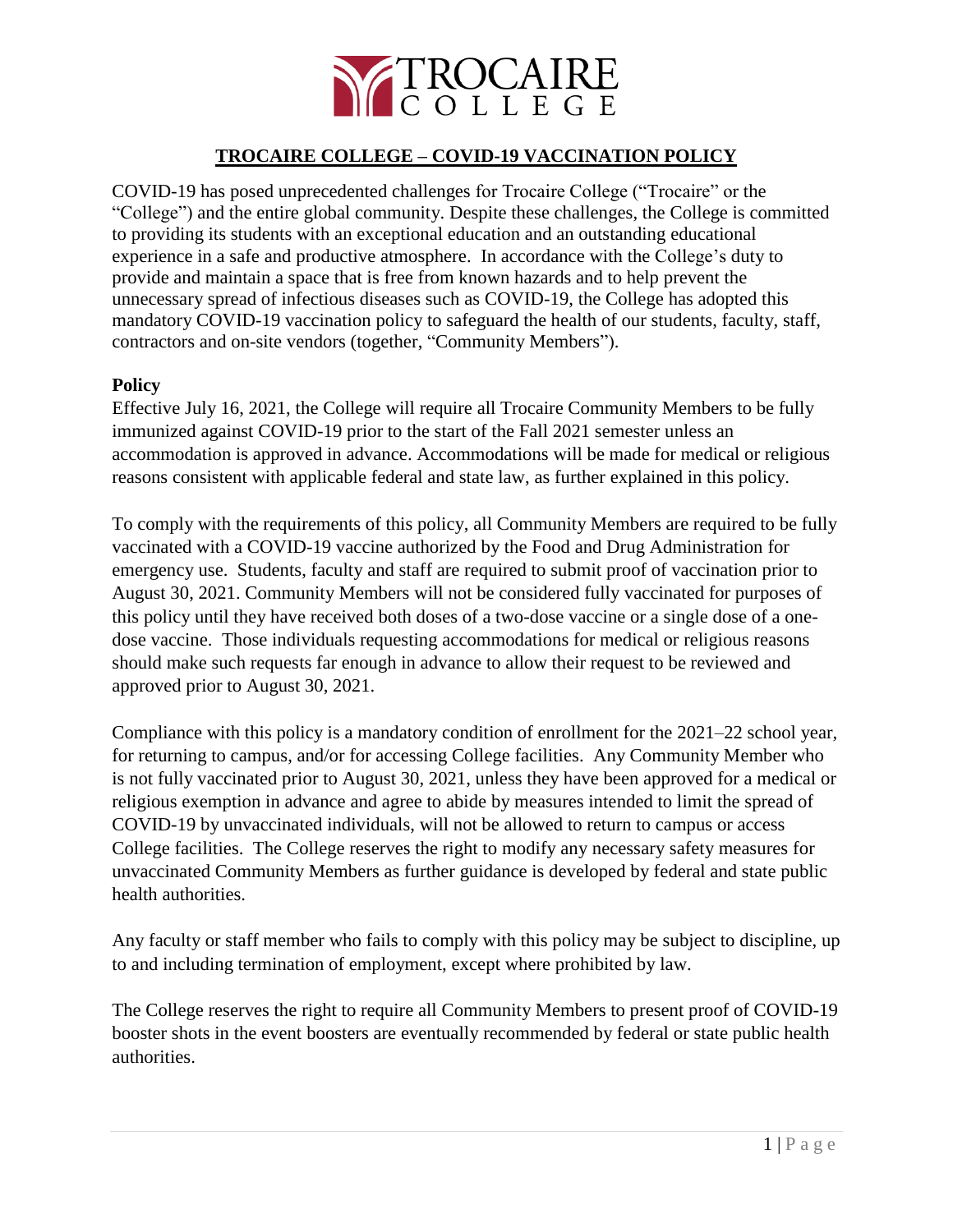

## **Applicable Procedures**

Trocaire strongly urges members of its community to get vaccinated wherever they can as soon as they become eligible. It is the College's expectation that Community Members will be fully vaccinated and that students, faculty and staff will submit proof of vaccination prior to August 30, 2021.

Eligibility for COVID-19 vaccination has expanded in New York State to 12 years of age and older. All New York sites currently do not require appointments. For information on obtaining the vaccine, visit the New York State vaccine hub or call one of the following numbers: for New York State, dial (833) NYS-4-VAX (1-833-697-4829); for New York City, dial (877) VAX-4NYC (1-877-829-4692). Individuals who live out-of-state or internationally should contact their local or state authorities for information on vaccine eligibility.

After obtaining a required vaccination, each student, faculty and staff member must provide documentation of his or her vaccination status by providing a copy of a completed vaccination card. Students, faculty and staff members who receive a vaccine that requires two or more doses must submit documentation verifying the receipt of all required doses. For employees, proof of vaccination should be sent to Dr. Richard Linn, Senior Vice President at [LinnR@Trocaire.edu](mailto:LinnR@Trocaire.edu) or in his absence to Jan Peters, Chief Human Resources Officer at [PetersJ@Trocaire.edu](mailto:PetersJ@Trocaire.edu) . For students, proof of vaccination should be uploaded to the portal provided by CastleBranch and managed by the Wellness Center. Individuals who are vaccinated but who have not received a vaccination card should contact one of the individuals identified in this policy for further instruction.

Community Members should not provide any medical information or genetic information as part of their proof of vaccination status. Faculty and staff members may be eligible for paid time off to be vaccinated for COVID-19. Please contact Human Resources for additional information.

## **Exceptions/Accommodations**

The College is committed to complying with all applicable federal, state and local laws, and is committed to providing equal opportunities to individuals with disabilities and of all faiths. Consistent with this commitment, any student, faculty or staff member who seeks an exemption from this policy due to a medical disability or sincerely held religious belief must submit a request for an accommodation to Jan Peters, Chief Human Resources Officer at [PetersJ@Trocaire.edu.](mailto:PetersJ@Trocaire.edu)

Requests for an accommodation should be made in writing using the form annexed to this policy. After receiving a request for an accommodation, the College will engage in a dialogue with the affected Community Member to explore potential accommodations that could resolve the conflict and allow the individual to return to campus. Accommodations may be granted where they do not cause the College undue hardship. The College reserves the right to request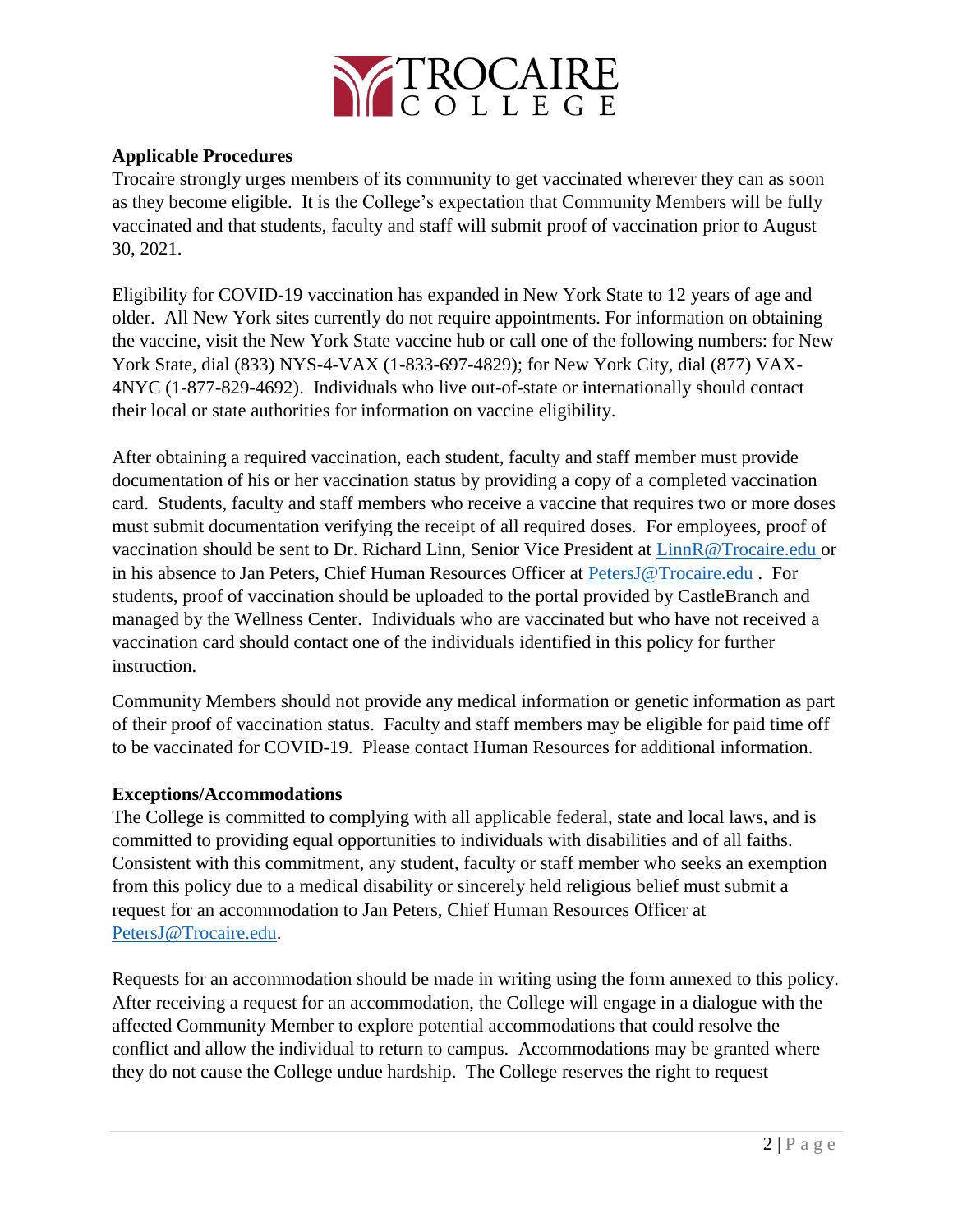

documentation from licensed, practicing medical professionals or religious leadership confirming an employee's need for an accommodation where permitted by state and federal law.

Discrimination or retaliation against any Community Member for requesting an accommodation in good faith is strictly prohibited.

# **Confidentiality**

Any information received pursuant to this policy will be held in strict confidence and will be maintained in confidential files separate from each faculty or staff member's personnel file, and separate from each student's official college records.

# **Additional Health and Safety Protocols**

Trocaire will continue to follow CDC and state guidelines, as well as monitor the conditions at the College, with regard to requiring face masks, physical distancing, hand hygiene, and adherence to other COVID-19 protocols. Any updates in these procedures will be communicated promptly. College officials are hopeful that the Trocaire community will lead the way in achieving vaccination benchmarks in order to provide a safe and healthy atmosphere for all Community Members.

## **Implementation**

The College reserves the right to modify or amend this policy at any time as law and guidance continue to develop and evolve. To the extent this policy is inconsistent with applicable federal or state laws or guidance, the controlling law and/or guidance will prevail and supersede this policy to the extent of any such inconsistency.

All Community Members will be promptly notified of any substantive modifications to this policy.